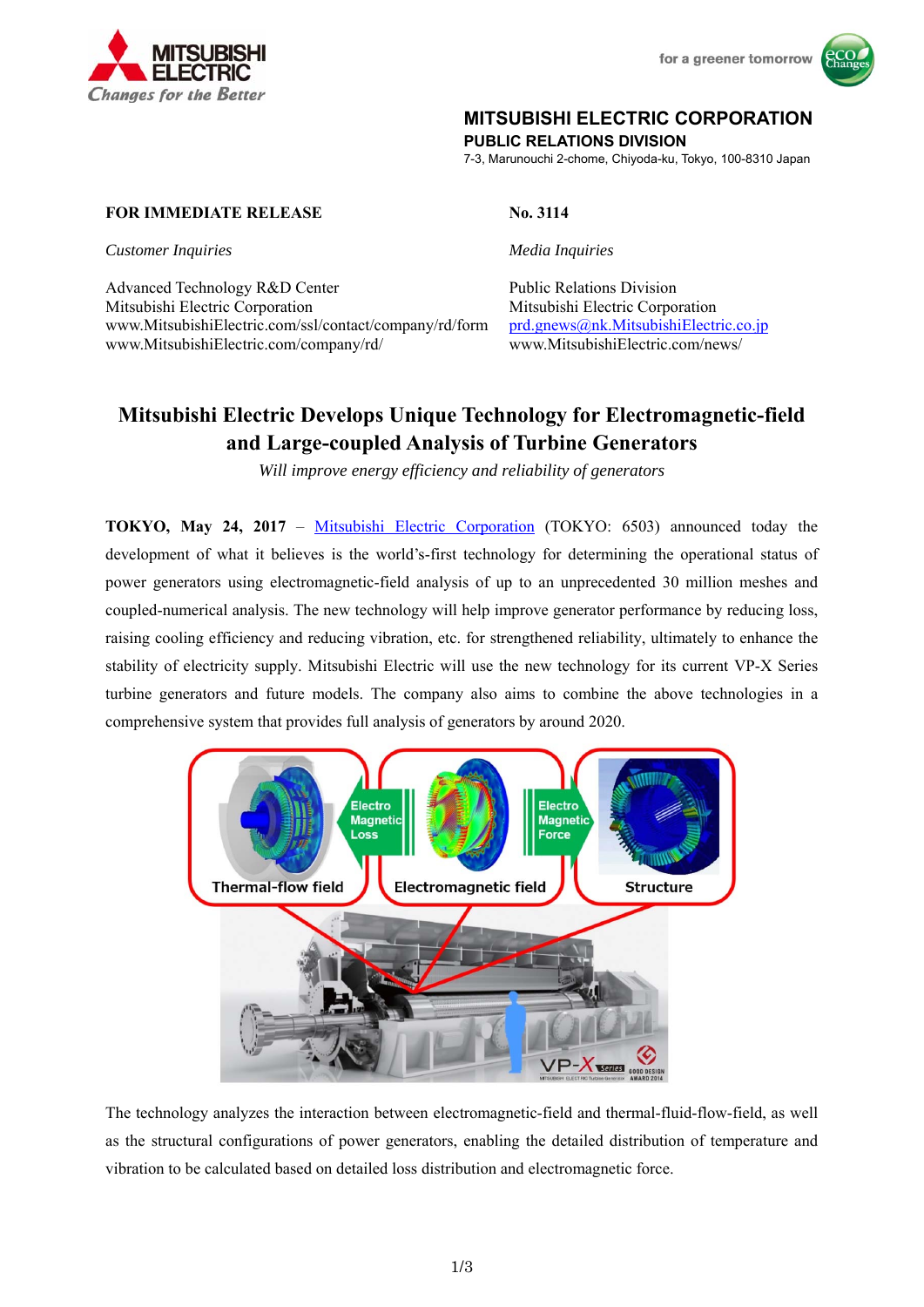Mitsubishi Electric developed its large-scale electromagnetic field analysis technology by using an original modeling method for domain decomposition. Electromagnetic loss distribution in a stator coil's 100-some copper strands is evaluated with high accuracy. Compared to conventional part-by-part small-scale analysis, the new technology accurately evaluates electromagnetic-loss distribution by analyzing the stator end-region structures, which significantly affect generation efficiency, as a whole.

Further, the technology enables detailed calculation and mapping of temperature distribution and deformation by using coupled analysis of the generator's electromagnetic- and thermal-fluid-flow-fields and structure.

Additionally, Mitsubishi Electric used the data generated with the new technology for analysis of the initial condition of thermal fluid, making it possible to calculate the detailed temperature distribution inside a generator. Also, structural analysis based on the electromagnetic-force data, as well as analysis of vibration throughout the generator, can be used to determine which kinds of sensors cannot be installed due to a high-noise, high-voltage and/or high-vibration environment.

|            | Analysis                                                                                                                                        | Details                                                                                                                                                                                                                |
|------------|-------------------------------------------------------------------------------------------------------------------------------------------------|------------------------------------------------------------------------------------------------------------------------------------------------------------------------------------------------------------------------|
| <b>New</b> | - Electromagnetic field: 30 million<br>meshes<br>- Detailed coupled analyses of<br>electromagnetic field, thermal-flow<br>fields, and structure | Electromagnetic field: evaluation of low-loss<br>structure as a whole<br>Thermal-flow fields: large-area thermal fluid analysis<br>for temperature evaluation<br>Structure: total design of vibration and strength     |
| Existing   | - Electromagnetic field: 7 million<br>meshes<br>- Individual analyses of<br>electromagnetic field, thermal-flow<br>fields, and structure        | Electromagnetic field: part-by-part evaluation of<br>low-loss structure<br>Thermal-flow fields: partial thermal fluid analysis for<br>temperature evaluation<br>Structure: individual design of vibration and strength |

## **Comparison of New and Existing Technologies**

Due to with the increasing popularity of natural gas and efforts to reduce environmental loads, the demand for highly efficient and reliable thermal-power turbine generators has been rising. Despite efforts to improve the efficiency and reliability of generators by using electromagnetic field analysis, thermal-fluid analysis and structural analysis, generator components have grown to several meters in size, which has made it difficult to analyze loss, temperature and deformation with accurate detail.

Mitsubishi Electric's new technology, however, performs electromagnetic-field analysis of turbine generators using an original mesh domain division method that achieves a calculation speed of up to 18 times that of conventional methods. As a result, the technology can determine loss with unprecedented detail on the order 30 million meshes, a world's first.